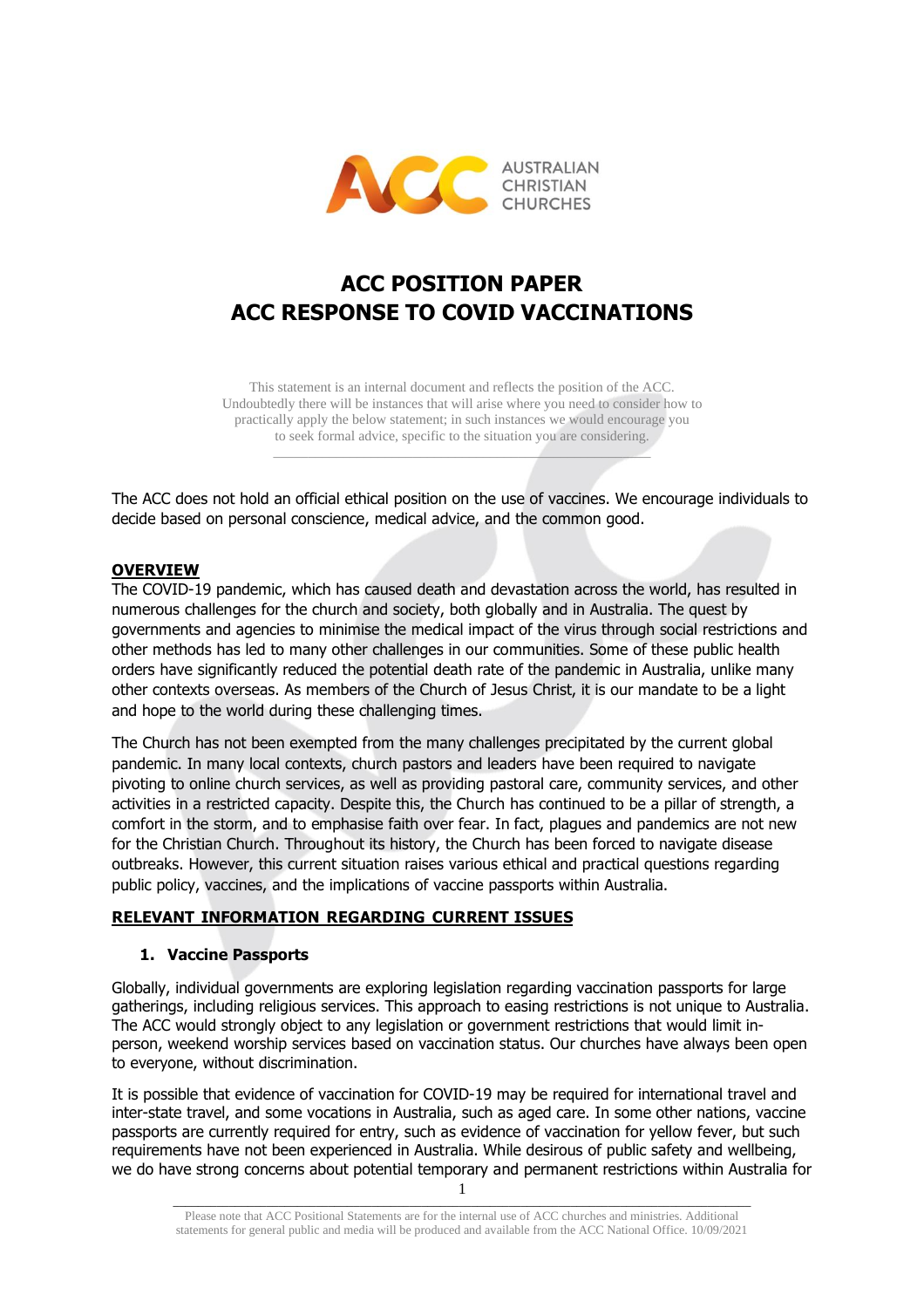religious activities based on vaccination requirements. As noted, we will object to, and convey respectfully to governing bodies our opposition to, any such restrictions that potentially impede the life and health of the Church.

## **2. Conspiracy theories**

Unfortunately, conspiracy theories thrive in the present environment of uncertainty and often present a mixture of both truth and untruth. The prophet Isaiah warned his community about being caught up in conspiracy theories, particularly those conspiracies that invited fear rather than faith. In Isaiah 8:12-13, the prophet encourages proper fear of God rather than a focus on fearing politically fuelled conspiracies. Instead, we recommend individuals conduct careful research, using trustworthy sources from which to base their own opinions.

# **THEOLOGICAL BASIS FOR THE MOVEMENT S POSITION**

As noted above, the ACC does not hold an official ethical position on the use of vaccines. We encourage individuals to make a decision based on personal conscience, medical advice, and the common good.

Christians with a genuine desire to be faithful to Scripture hold different views on the question of vaccines. However, such differences should not undermine the unity of the Church. As a church, we are united as "one" in Christ Jesus (Galatians 3:28). Our love for one another identifies us as disciples of Christ (John 13:34-5). Therefore, we should clearly and consistently communicate the need to love others, regardless of their views on such ethical issues and public policy, and treat them with dignity and respect.

## **1. Love and respect one another**

God intends that we reflect the divine nature by living in harmony as equals and with mutual respect. We are to love God and people (Matthew 22:36-40; Romans 13:8-10). In practice, this means that every person is to be valued and nurtured. No one should have their personhood diminished in interaction with others, nor should they be subjected to manipulation or coercion. This includes not only coercion by governing bodies, but also includes church leaders misusing their leadership and position of power to bully or coerce others to act contrary to their conscience.

## **2. Personal freedoms**

We encourage believers to consider the instruction of the Apostle Paul in 1 Corinthians 10:23-32, who directs the Corinthian church to balance their personal freedoms with the good of others, and the witness of the gospel. Paul writes that we have the "right to do anything," but also reminds us that not everything is beneficial nor constructive. He clarifies this statement by saying, "No one should seek their own good, but the good of others" (v.24). While we should act based on our own conscience or a proper risk assessment of personal health, we must also act for the sake of the other person's conscience and not just your own. All that we do should bring glory to God.

## **3. Common Good**

The Bible regularly exhorts believers to act for the benefit of others and not just for themselves. Jesus taught people to love their neighbour as themselves (Mark 12:30-31, also Matt 7:12). Paul exhorted the church in Philippi to not be selfish in ambition but rather "in humility value others above yourselves, not looking to your own interests but each of you to the interests of the others" (Phil 2:4). To follow Christ means to care for others (as well as oneself), and to seek the good of others even those who have rejected Christ (John 1:11). In seeking the common good, we seek what is best for the community, prioritising the most vulnerable or weak. Our Christian faith seeks to mend the world. Our lives and actions should point others to Christ as our Saviour, Healer, Spirit-baptiser, and Lord.

 $\_$  ,  $\_$  ,  $\_$  ,  $\_$  ,  $\_$  ,  $\_$  ,  $\_$  ,  $\_$  ,  $\_$  ,  $\_$  ,  $\_$  ,  $\_$  ,  $\_$  ,  $\_$  ,  $\_$  ,  $\_$  ,  $\_$  ,  $\_$  ,  $\_$  ,  $\_$  ,  $\_$  ,  $\_$  ,  $\_$  ,  $\_$  ,  $\_$  ,  $\_$  ,  $\_$  ,  $\_$  ,  $\_$  ,  $\_$  ,  $\_$  ,  $\_$  ,  $\_$  ,  $\_$  ,  $\_$  ,  $\_$  ,  $\_$  , 2

Please note that ACC Positional Statements are for the internal use of ACC churches and ministries. Additional statements for general public and media will be produced and available from the ACC National Office. 10/09/2021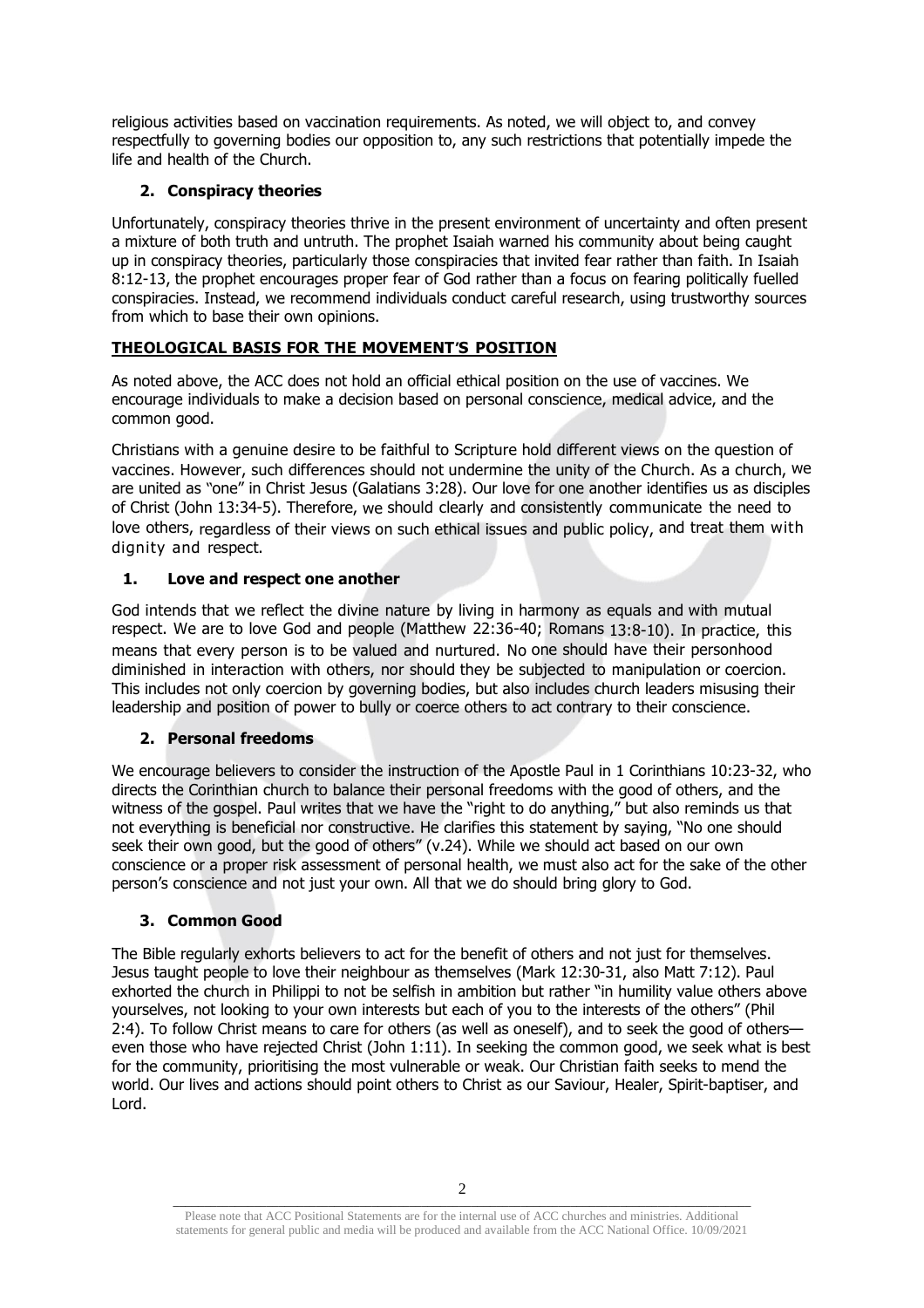#### **4. Honour government authorities**

In 1 Peter 2:13-17 we are reminded to submit to government authorities (see also Romans 13:1-7). That is, we are to live according to the governmental order. Peter writes, "Show proper respect to everyone, love the family of believers, fear God, honour the emperor" (v.17). Peter wrote these words amid persecution by the Roman emperor. Clearly, this assumes that obedience of governing authorities does not directly contravene the commands of God (see for example, the civil disobedience of Daniel's friends in Dan. 3:13–18 when required to practice idolatry). While Christians are to live as free people (v.16), we do not use this liberty to create social chaos or moral irresponsibility. Instead, we are called to obey governing authorities as part of our witness to the gospel of Jesus Christ and our service to the world. This includes following public health orders.

## **PASTORAL QUESTIONS**

#### **1. Practice Self-Care**

The effects of public health order restrictions and isolation are felt across the general community and the Church in several ways, including emotionally, economically, socially, and spiritually. Pastors and leaders are at the front-line in caring for others. It can be easy for pastors and leaders to neglect their own care. Some basic self-care practices include a healthy diet, adequate sleep, as well as regular exercise. We would also emphasise a regular and robust prayer life and daily Bible reading habit.

Some key resources produced by the ACC to encourage self-care are:

- Ps Alun Davies' message on 'Living Water' at the ACC21 National Conference: <https://vimeo.com/551260944/d4ea6e25e2>
- Recent webinar with Ps Wayne Alcorn and Dr Robi Sonderegger: <https://vimeo.com/591289684/b9db97f044>
- Other Dr Robi Sonderegger resources available: [https://empower.peoplecare.global](https://empower.peoplecare.global/)
- AC webinar with Ps Alun Davies and Dr Bec Lounder: 'Resilience in Leadership': <https://youtu.be/yU55LBfwnQI>

## **2. Provide Positive Pastoral Care**

The focus of believers, and the Church, during this time, should remain on Christ as the centre of our faith. Core to our beliefs is Jesus Christ as Saviour, Healer, Spirit-baptiser, and soon coming King. Our responsibility as pastors is to keep people focused on Christ.

## **3. Stay up to date on relevant information**

The ACC website contains helpful links and resources regarding COVID-19. It is accessed via the pastor's login, and includes resources for church, safety, and other webinars.

<http://access.acc.org.au/RESOURCES/COVID19Resources/tabid/2257/language/en-AU/Default.aspx>

## **4. Caution on Providing Medical Advice on Vaccines**

Generally, ACC pastors and leaders tend not to have training or formal education in the medical or scientific field. We strongly recommend that those without such expertise in medical or scientific fields should not offer advice in these areas, but direct people to their medical practitioner. There